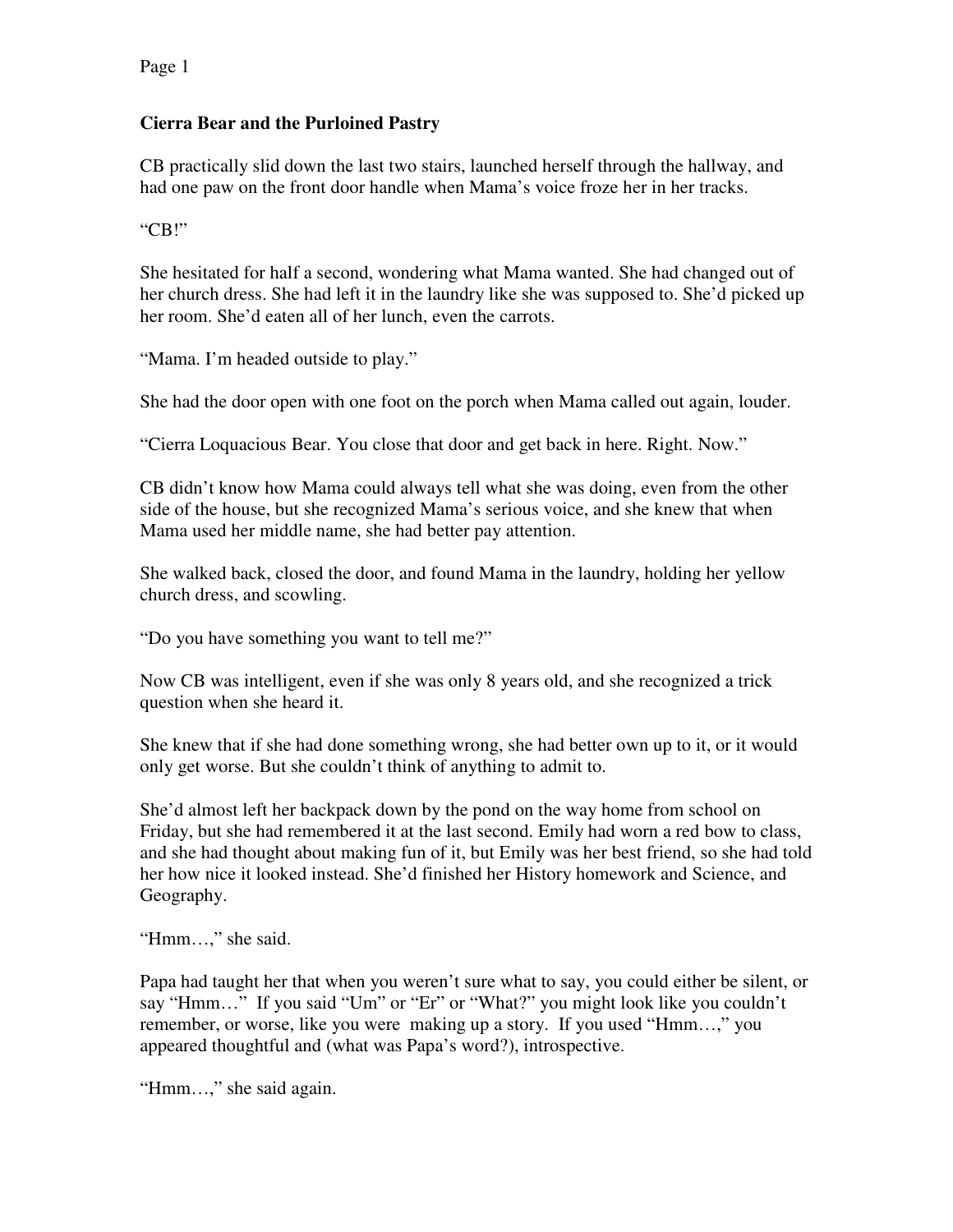"That's not going to work with me young lady. Out with it."

CB racked her brain, but still came up with nothing.

"Mama, I can't remember anything."

"Hmmm…," said Mama. "What if I told you I just got off the phone with Mrs. Brown? Would that help?"

This time CB was just silent for a bit. Mama stared at her patiently, though sternly.

"No Ma'am," she said finally. "No it doesn't."

Mama held out the dress, and CB saw a dark purple spot on the white lace collar.

"Oh."

That was another phrase that Papa recommended she stay away from, but it slipped out before she could think of anything else.

"I'm sorry I got the dress dirty Mama, but I still can't remember how it happened. I was very careful walking home from church not to brush up against the pine trees, and not to pick anything up out of the dirt, and not to sit on the fence in front of Emily's house."

Mama still stared at her.

"It's not the dress I'm worried about. The stain will come out. It will be hard, but you will help me and we'll get it done."

CB breathed a sigh of relief. It might take a half an hour of scrubbing to remove the stain, but then she could go play.

"Do you know what kind of stain this is, CB?"

She shook her head.

"Go ahead. Taste it."

"Taste it??"

"Yes. It's safe. Taste it."

CB reached out a paw, managed to get a little bit of the purple splotch on one claw, looked at it, and finally put it in her mouth.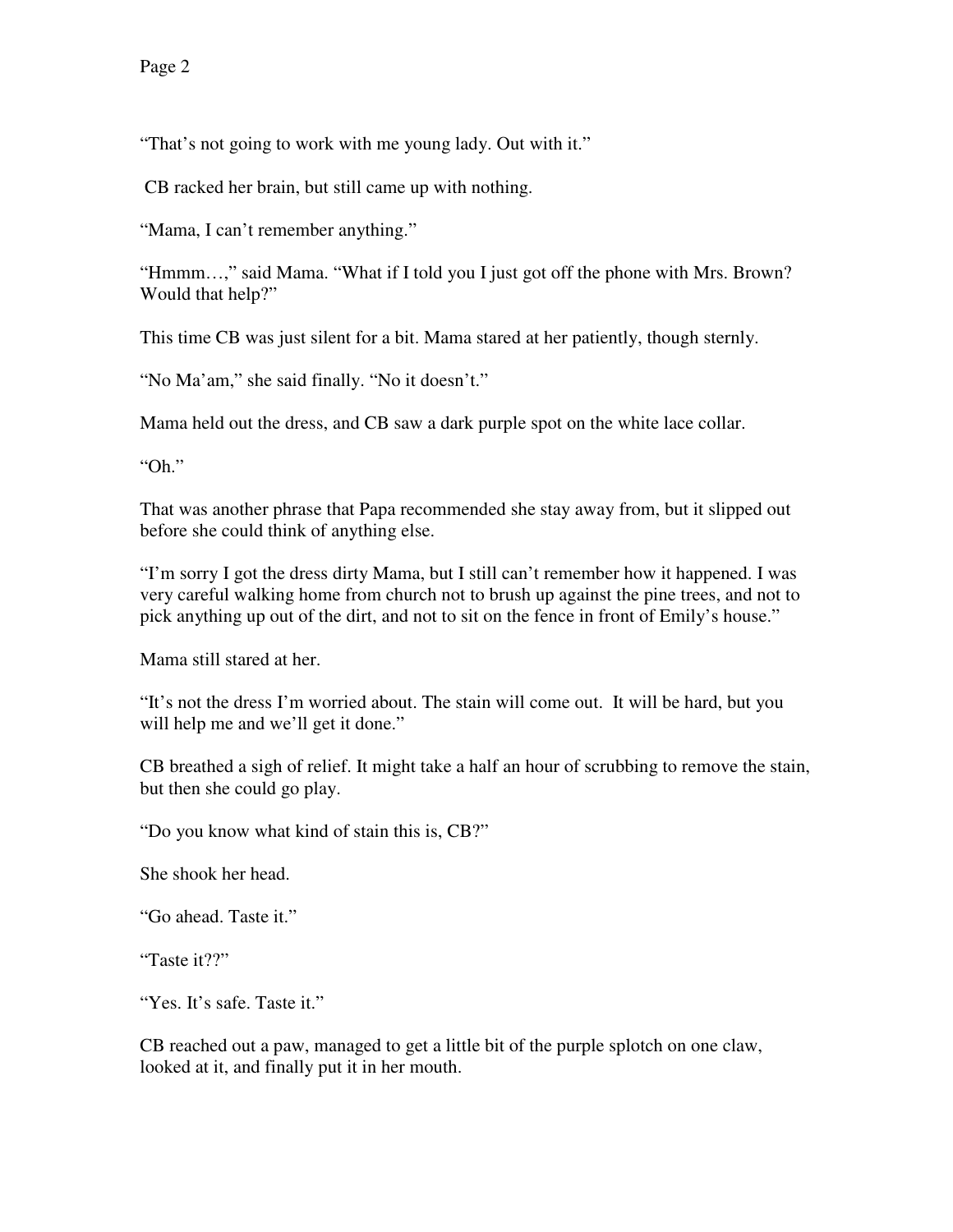Page 3

"Mmmm," she said.

Now "Mmmm" was usually even better than "Hmm," because it meant you were enjoying what you were tasting, but Mama still didn't look very happy.

"What do you taste, CB?"

"Hmmm…blueberry!"

"That's right…and how did it get on the white collar of your Sunday dress?"

"Um…I don't know."

"Well, do you know what Mrs. Brown did today before church?"

"Er…nope."

"She baked a blueberry pie, with some of the fresh blueberries that she picked with Emily yesterday at Stallion's Farm. Then do you know what she did?"

"Nuh uh"

"She put that pie on her windowsill to cool. And guess what she found on her windowsill when she got home from church."

"Uuhh… the pie?"

"No CB. The pie was gone."

Mama looked CB straight in the eye.

"Now, can you tell me where it went to?"

"Hmm. Um. Er. Hmm. No Ma'am."

"No?"

"No Ma'am."

"CB. It's hard for me to say this. But I don't believe you."

"Really Mama. I don't know who took the pie, and I don't know how the blueberries got on my dress. Please believe me!"

"I'm sorry, CB. I can't. But here's what you can do to make it right."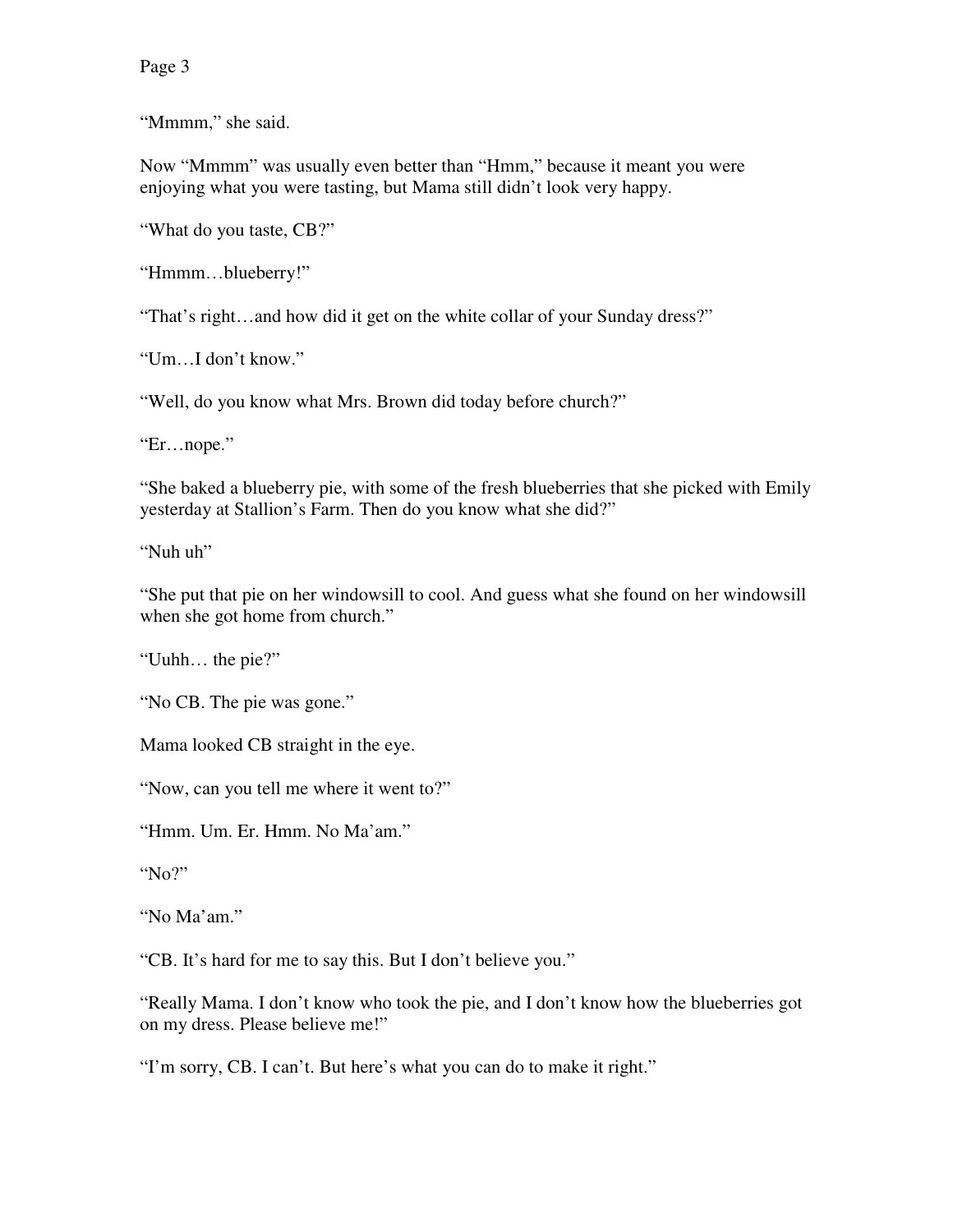Page 4

Mama looked thoughtful.

"Why don't you finish helping me scrub out this stain, and then you can look around the neighborhood and maybe you will be able to, hmm, find the missing pie."

"OK Mama, I can do that."

"Oh, CB. There's one more thing."

"Yes, Mama?"

"If you don't find the pie by dinnertime, you'll be inside for the next three weeks."

"But Mama!"

"No more, Miss Bear. We're done talking. Now let's get to work scrubbing that dress."

CB was a little hurt, and puzzled, and angry, all mixed into one. It wasn't fair! She wasn't sure what to say, but Mama didn't seem to want to listen to her anyway. So she took out her energy doing two things. She worked very hard scrubbing the collar on the Sunday dress, and she thought and thought about how to find the missing pie.

Finally, she finished, and the collar looked clean. She and Mama hung it on the clothesline to dry, and CB walked out of the house to look for someone to help her. Finally she thought of Mr. Beaver.

She left the house and went down to the pond. She walked around most of it, and finally found Mr. B down by the dam, cutting a tree for repairs.

"Tim-ber!!!!" he yelled, and she stood back enough to watch the tree fall to one side, and felt it shake the ground around her. It kicked up dust and little pieces of leaf, and she could smell the scent of freshly chewed, wood.

Mr. B stood there in his work overalls, covered in wood chips, and smiling at her.

"Why if it isn't my favorite young bear! How are we today?"

"Hmmm. Not too good Mr. B. Mama thinks I stole a pie."

Mr. B got a quizzical look on his face, and CB explained everything that had happened with Mama, and how she had to find the pie before dinner time or be grounded for three whole weeks.

"Well," said Mr. B. "There is something that I have found in all my years of building."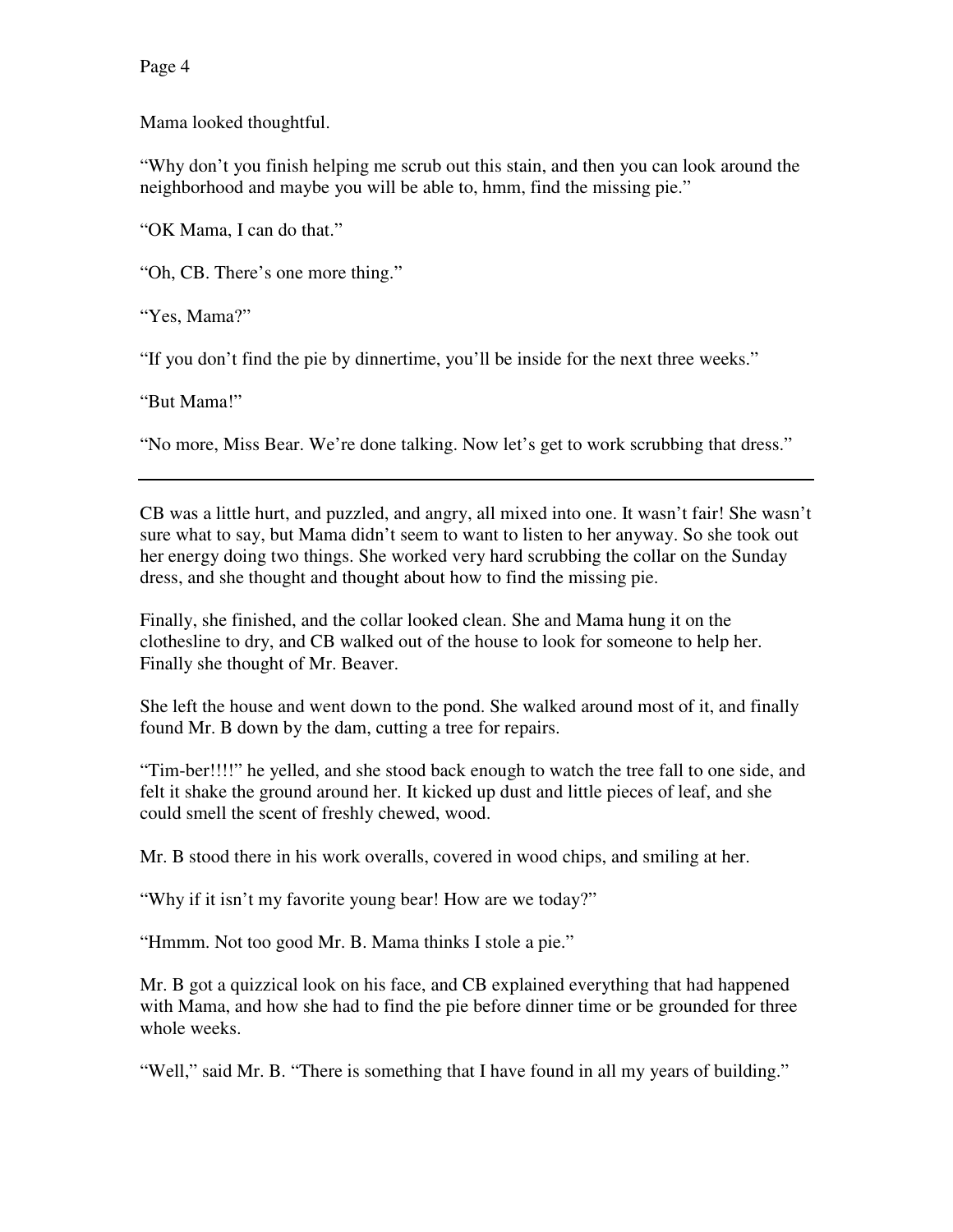"Oh. What's that Mr. B?"

"I've found that every problem can be solved. It just takes a lot of thought, and planning, but especially, it takes persistence."

"What are persistons, Mr. B?"

"Not persistons, child. Per-sis-tence. It means trying and trying and never giving up."

"Oh"

"Now you go think of everywhere that pie might be, and you look for it in all those places, and if you still don't find it, look again. If you keep trying, you're bound to find it eventually."

"But Mr. B, I don't have until eventually. I only have until dinner time."

"Nevertheless, young lady, go look for that pie now. A dam won't build itself, you know. And be persistent."

So CB set off to Mrs. Brown's house to start looking.

Emily was swinging in a swing in the yard, and asked CB to come join her.

"I can't Em. I need to be persistent right now. Do you want to come be persistent with me?"

She explained to Emily what had happened, and Em said sure, and together they looked all over.

They looked around the foundation of the house, and they looked around the yard, and over by the swing set, and in the cellar doorway, and on the porch, and under the porch, and over by the fence.

Then they looked by the trees, and in the trees, and in the forsythia bushes, and under the car.

Then they looked at the Whites' house, and at the Cinnamons', and at the Cuddles', and the Cocoas', and at the Tawny-Espressos'.

Then they looked on the path through the forest, and the street to the church, and through the rest of the neighborhood.

Then they did what Mr. B had said, and they looked again.

But they found no pie.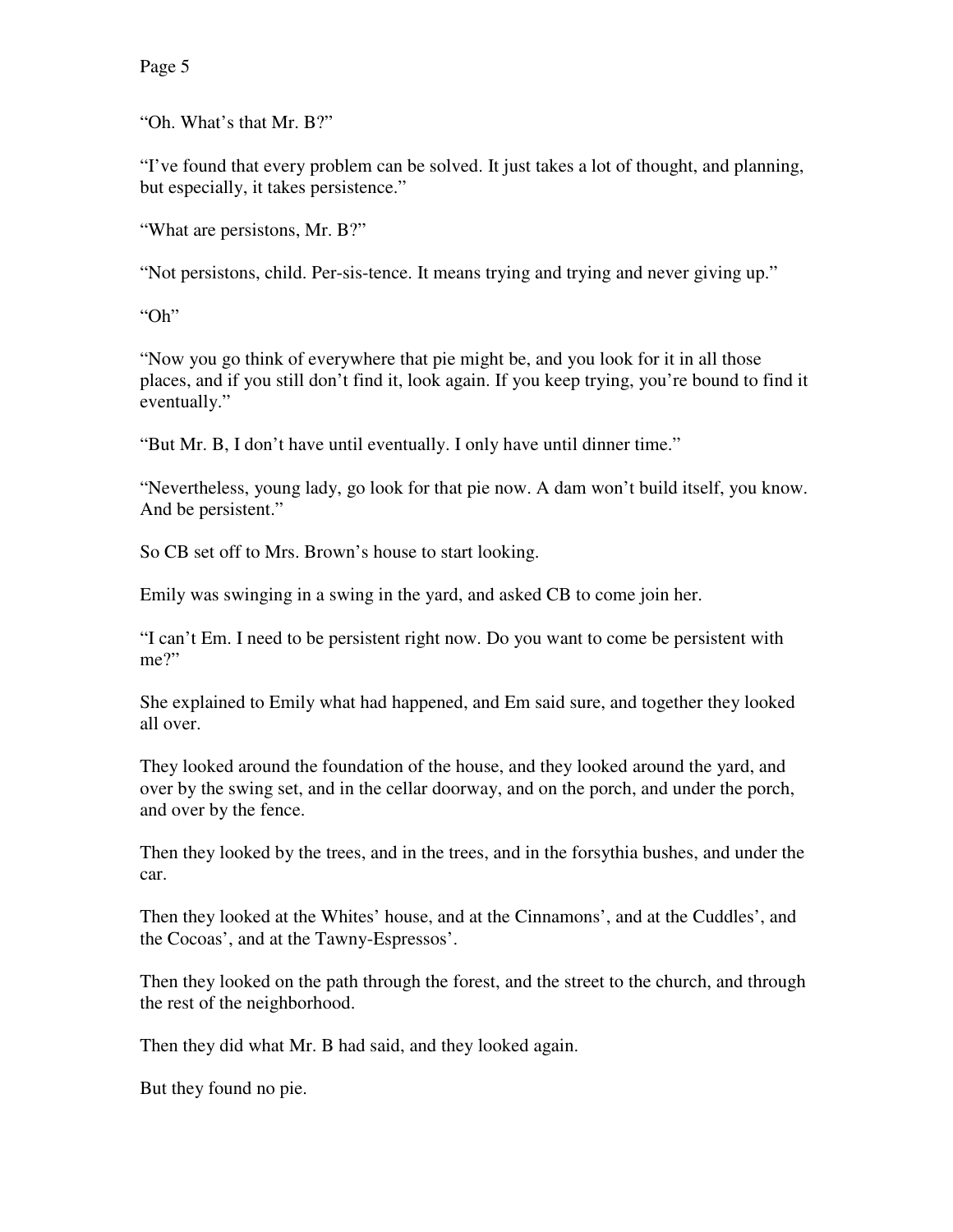"I'm tired of being persistent," said Emily. I need to go eat lunch.

So CB found herself standing by the windowsill again, trying to figure out what to do next.

She started walking back through the forest path to home, and then heard a crunch in the underbrush to her right, and then another one to her left, and then one behind her, and then one ahead.

"Otter!" she shouted. She knew that there was no one else besides Otter that could move so quickly in every different direction and seem to be in four places at once.

Otter popped up from beneath a pile of leaves, vibrating like a swarm of honeybees protecting a nest. He shook, starting at his head and working through his body to his tail.

"Pffft," he said, spraying a few bits of leaf onto the forest floor. He adjusted his tie, pulled his sunglasses up so they rested on his forehead, and squinted at her.

"Hello, CB. Hi. Hello. How are you this fine day? How ya doin? What's up? Hi."

"Hmm," said CB. "OK, I guess. But I'm starting to get a little worried."

"Worried? Really? Nervous? Anxious? Yes? Tell me about it. Spill the beans. Fess up."

So she did. Otter listened, though he kept tilting his head one way and then the other. Finally, he took a deep breath.

"OK," he said. "Time to slow down."

He was still speaking quickly, but not moving quite as much.

"There's one thing I've learned in all my peripatetic meanderings."

"What?"

"I've learned that speed creates opportunity."

"I'm sorry Otter. I didn't mean what did you learn. I meant the other thing you said. What's a pepper tickly mander thing?"

"Oh. Peripatetic meandering. I just mean I wander around a lot."

"You sure use some big words."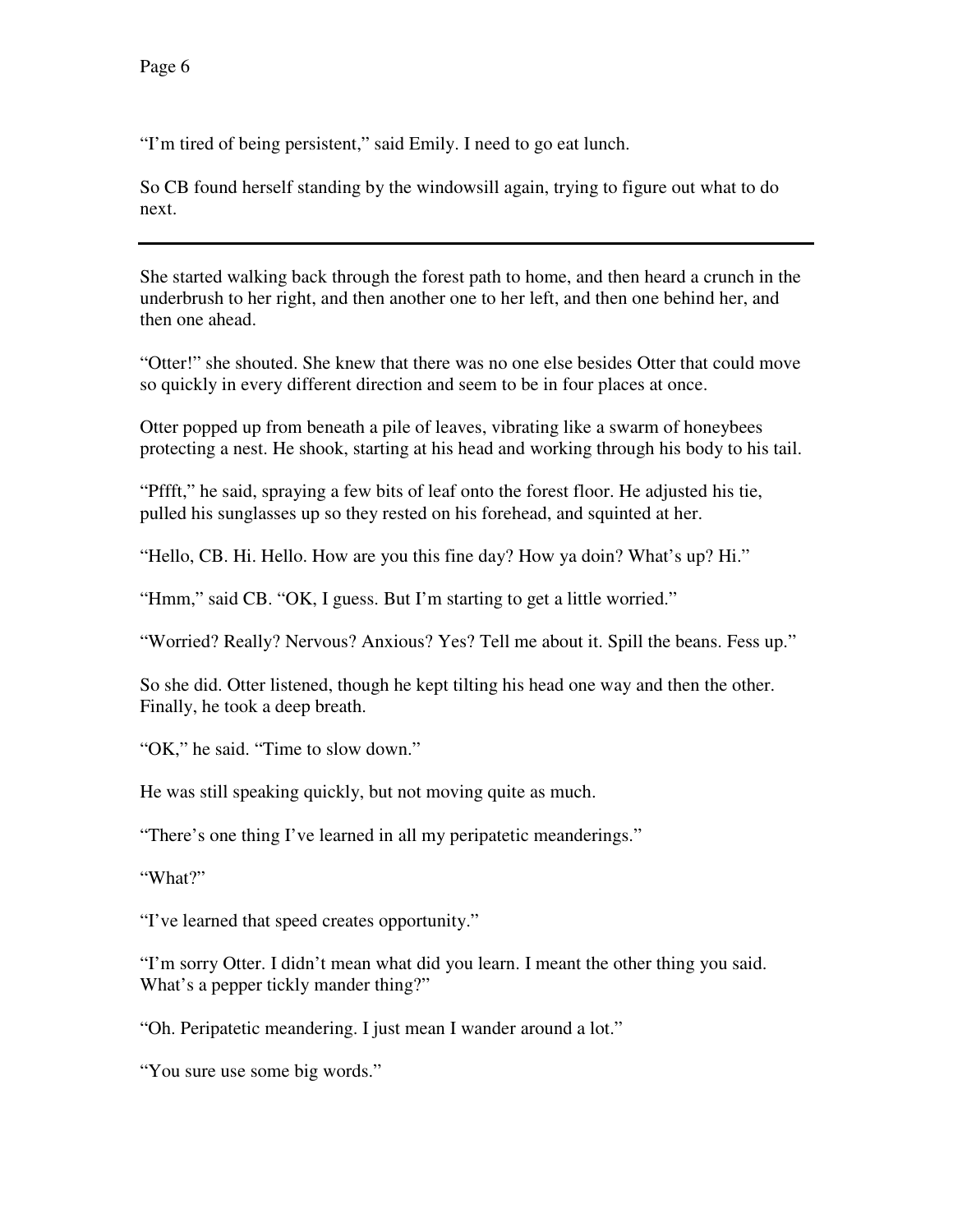"Well, yes. That's exactly what I was articulating. Speed creates opportunity. If you speak quickly, you can fit in bigger words."

"Is that better?"

Well, I can fit more words in, so I guess it means I can say more."

"Doesn't that slow you down when you have to explain what you mean to somebody and say it a second time?"

"Er. I don't imagine so. Maybe. But that wasn't my point."

"Really? What was your point?"

"My point is use your speed."

He started to vibrate again.

"If you need to look for a pie, do it quickly. Rapidly. With speed. Apace."

Now he was moving back and forth so quickly he was starting to blur a little.

"The faster you search, the more places you can look. So you increase your chances of finding the pie."

"OK. I'll try it"

"Ok. Very good. Alright. Good luck. Have fun. Ciao! Adios. Bye."

With that, he pulled down his sunglasses, and vanished leaving behind a swirling pile of leaves.

CB decided to search, so she ran from tree to tree, raced up and down the forest path, sped around the yards of all the neighbors' houses, jogged to church and back, and finished, huffing and puffing, in front of the windmill.

She had still seen no sign of the pie.

"Hmm," she said. "I'm not sure if that worked."

"You're not sure if what worked?" said a high-pitched and elegant voice behind her.

CB turned and looked at a string of web dangling from the handle of the water pump next to the windmill.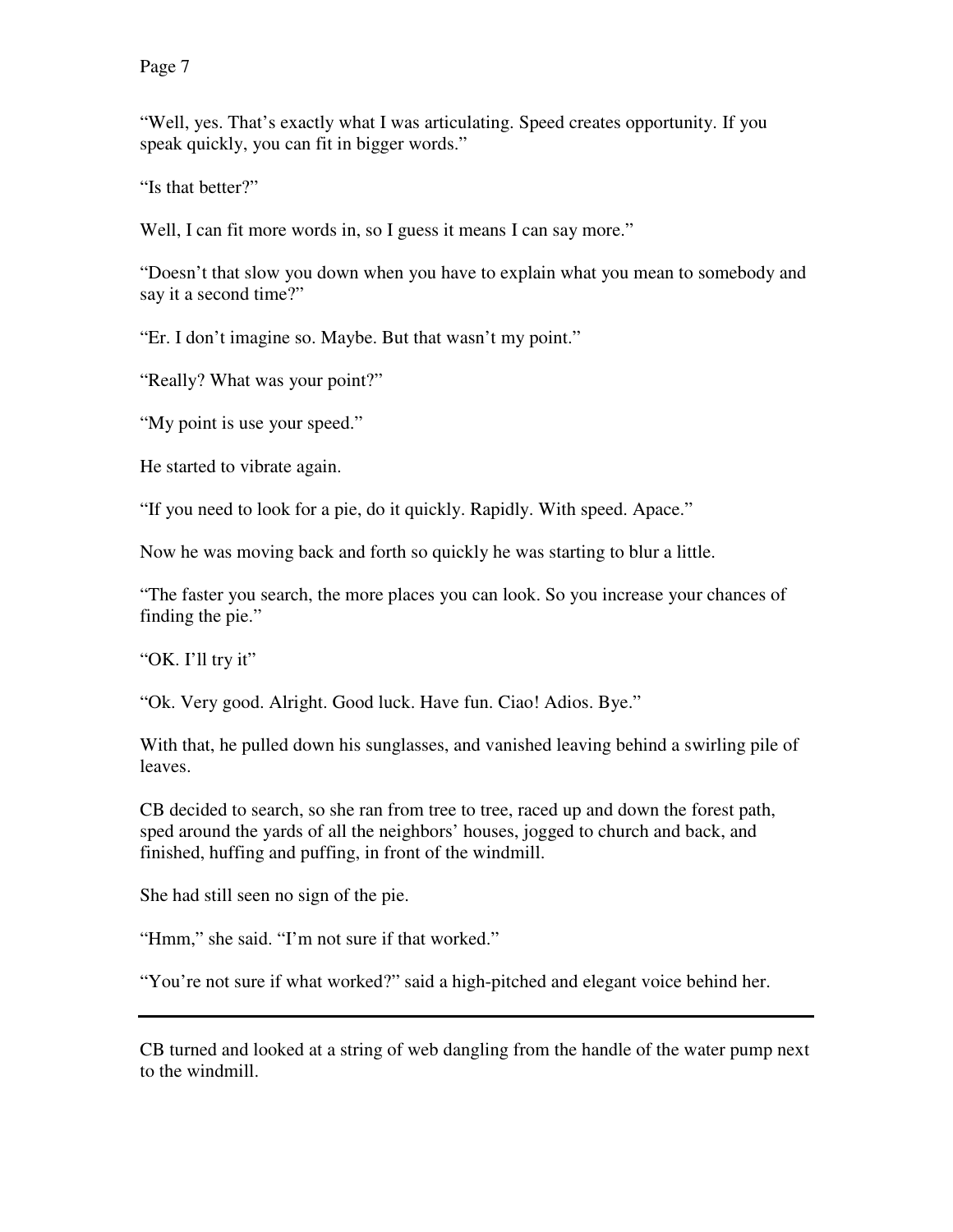"Hello, Ms. Spider. You look…very fit."

Ms. Spider hung lightly from the end of her thread, glistening with fresh perspiration. She wore spandex leotards, and muscles bulged from each of her eight arms and legs.

"Thank you dear. I just returned from the gym. Now, what were you saying about something not working?"

"I've had some trouble looking for a pie."

"Arr. A dessert gone astray. Always a perplexing conundrum, don't you think?"

"Um…I'm not sure, Ma'am. What's a purplish cone drum?"

"Conundrum, my girl. A puzzle. An enigma. I always find it difficult to track down baked goods when they go missing."

"You do?"

"Yes. But, I have a secret that makes it easier."

"You do? Could you tell me?"

CB waited, and leaned in to hear the answer.

"Certainly. The secret is strength."

"Strength?"

"Yes, Dearie." Did you know, for example, that my webs are stronger than steel?"

"No. Really?"

"Yes. I am incredibly strong. So when sweets disappear, I use strength to track them down. I look places that others might not. You should try it."

"Thank you Ma'am. I will."

So she did. CB looked everywhere, but this time she used her strength. She pulled herself up into trees. She turned over a log by the stream. She pushed her brother's wagon to look underneath it, but she still didn't find anything.

She went back to the Browns', and collapsed, exhausted, under the tree right outside the window where the pie had sat to cool.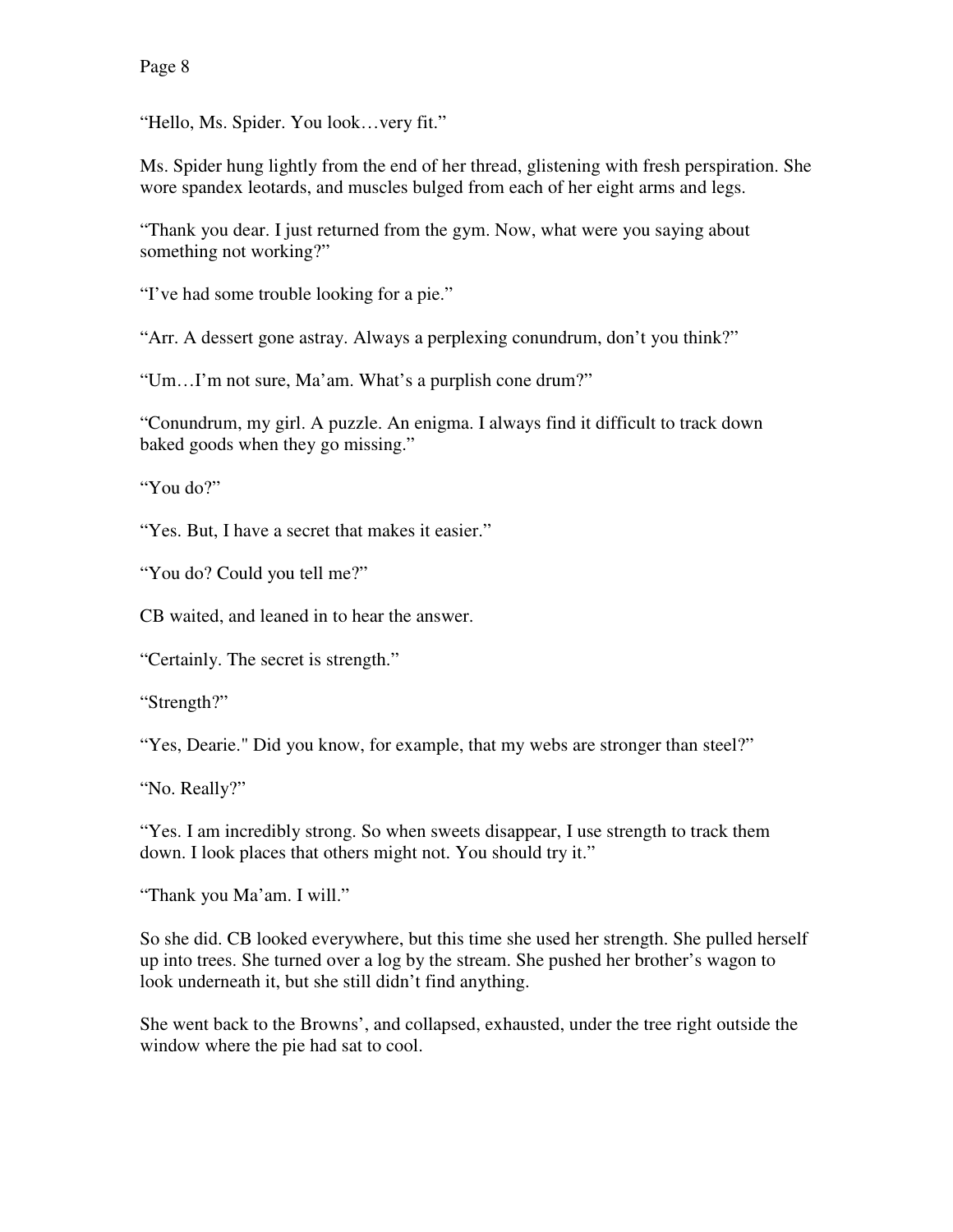She thought about how much trouble she was going to be in, if she didn't find that pie, and she thought about what she would like to be doing instead of looking for it.

After a while daydreaming, she began to get sleepy. Eventually, she dozed off.

She woke up with a start. She looked at her watch. Oh no! She had slept almost until dinner time. Now she was really going to be in trouble.

She was muttering to herself, and pacing back forth, when she noticed two eyes staring right at her. Two very still eyes.

"Hello, Mr. Owl," she said.

But Mr. Owl said nothing. He just stared at her.

She stared back for a while. It was amazing how still Mr. Owl could be. The first time she'd seen him, she had thought that he was a statue, but she knew better now.

Normally, she would just stare back at him for a half an hour or so, and sooner or later he would talk with her, but she knew that this time she couldn't wait. It was almost dinner time.

"Mr. Owl, can you help me. Please?"

He said nothing.

"Please? I wore my yellow dress to church and I didn't get it dirty at all but I came home and it had a purple spot on it and it was blueberry and Mama thinks I stole a pie from Mrs. Brown's window sill right there behind you and I tried persistence and peripatetic meandering and a perplexing conundrum but I didn't find it and now I'm going to be grounded for three weeks and um, er, um, now I see Mama coming this way down the street and she looks mad and um, um, um, um I don't know what to do!"

Sure enough, Mama was walking right up the street, and Junior was right beside her carrying a basket and Mama was holding a rolling pin and she was almost here!

"What do I do?" said CB.

And Mr. Owl blinked at last, and he said two words. "Stop. Look."

"Um, OK. I'm listening."

"Not listen. Look."

She looked at him.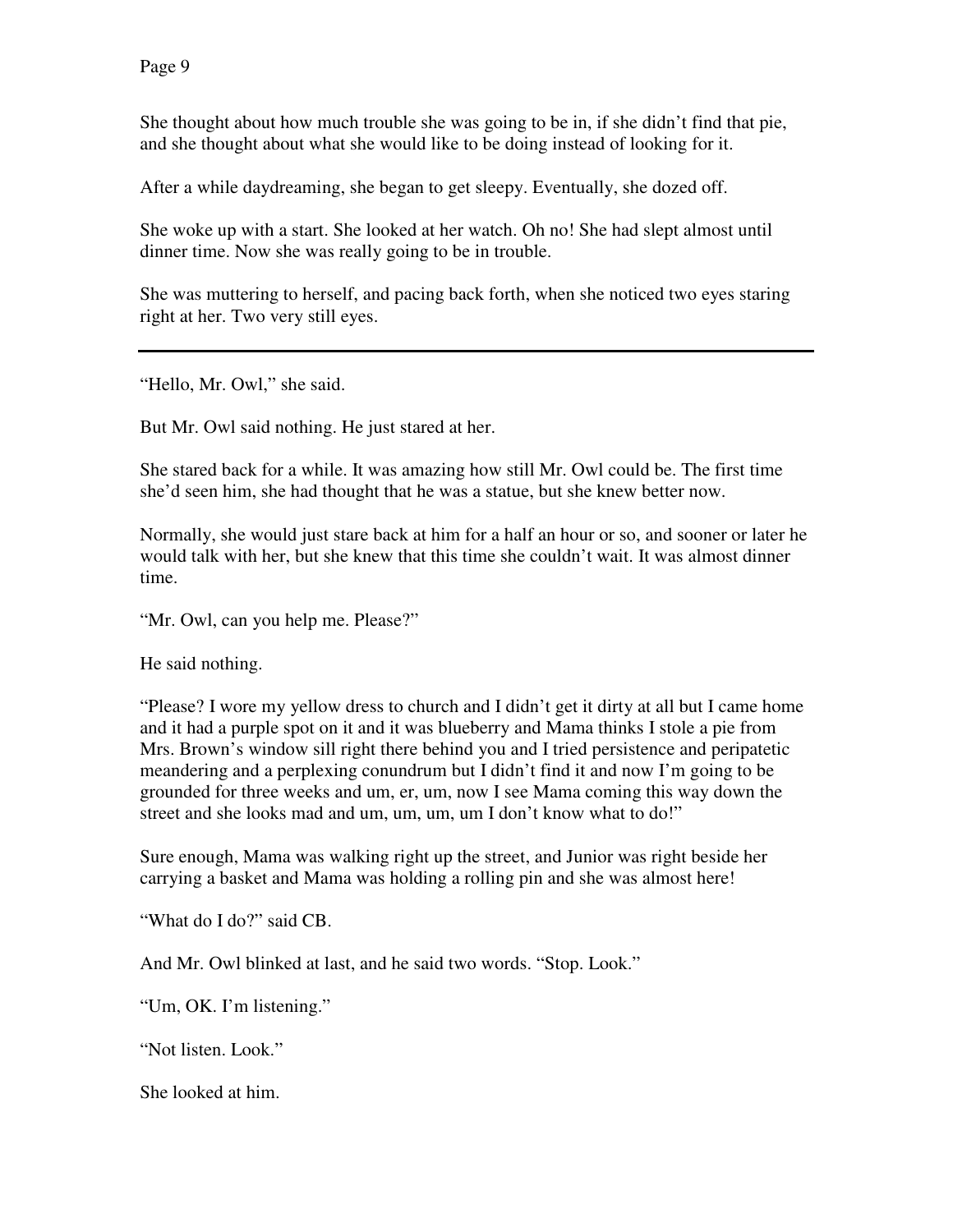"Not at me, child. Look."

CB looked up the road at Mama, who was getting even closer. She looked around the yard, and saw Emily's swing, and the tree that Mr. Owl was in, and the porch, and finally she looked at the window sill, and she saw it.

Mama came around the corner, but CB wasn't looking at her. She was looking at a purple spot, just like the one on her yellow dress, in the grass underneath the window.

"CB. Have you found that pie?"

CB didn't answer right away. She was still looking.

She looked at the stain on the ground, and then she looked up at the siding on the house and saw another purple stain.

"CB! This time it was Mama's serious voice.

Still, CB didn't look at Mama. Her eyes kept going up the wall, then they opened wide.

"CB! You tell me where that pie is right now!

CB pointed at the roof. Mama looked up. Mr. Owl looked up. Junior looked up. Emily and Mrs. Brown looked up.

So did Mr. B., who had just come out of the woods, and Otter, who had zipped around the corner, and Ms. Spider, who was now hanging from Emily's swing set.

They looked, and they saw what had happened to the pie.

Two very fat and full black birds sat on the roof, with Mrs. Brown's almost empty pie tin between them. The bigger one burped.

"Mama," said CB. "It's the Crow Brothers."

"So it is," said Mrs. Brown, who had grabbed a broom off the porch and began swatting at the two birds.

They stumbled to the edge of the roof, and flew off awkwardly, barely staying in the air.

The pie tin fell off the roof and landed on the grass under the window.

"I'm sorry about your pie, Mrs. Brown," said CB. "I looked all over for it."